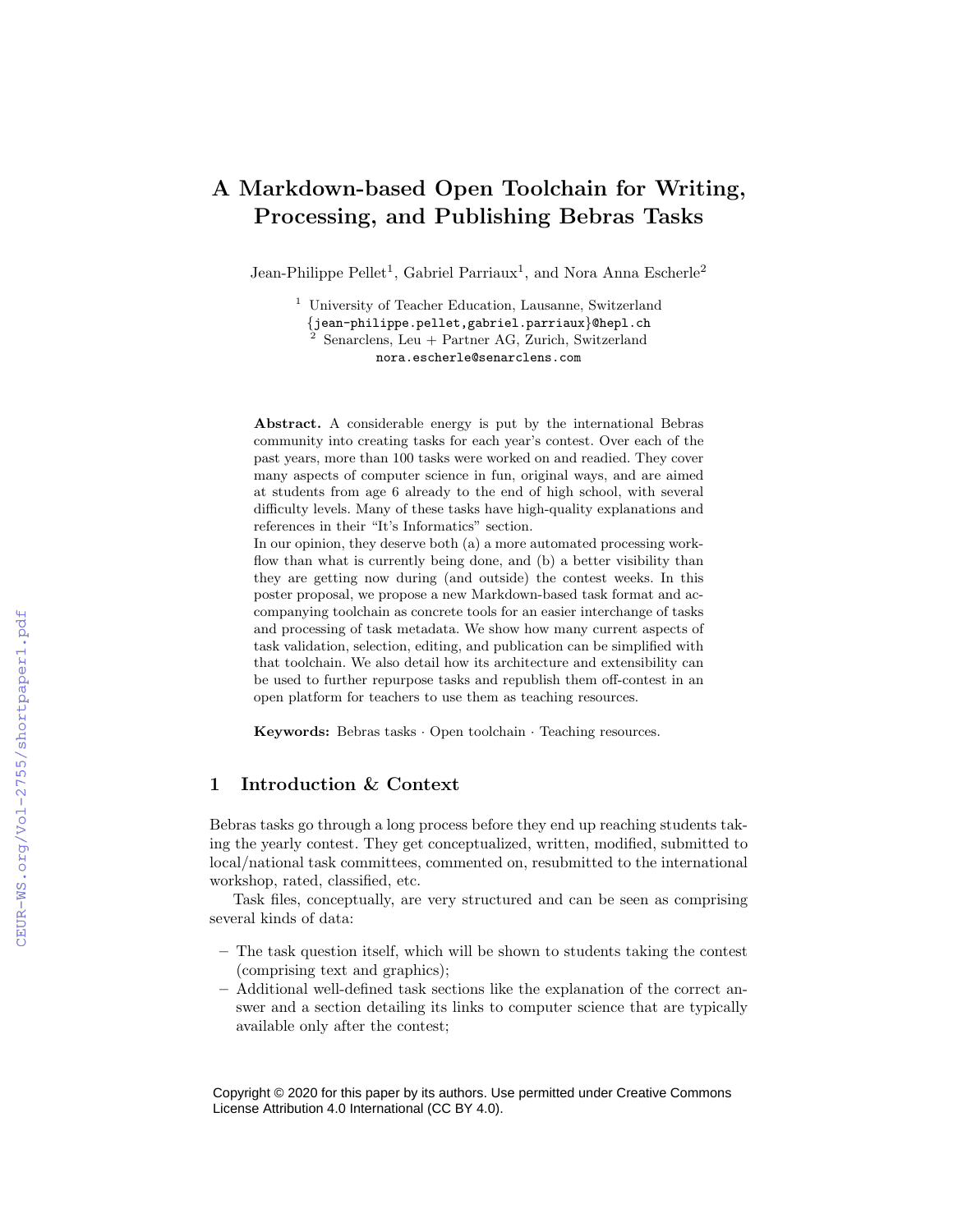- 2 J.-P. Pellet et al.
- Comments and discussions on the task, its appropriateness, its formulations, etc.—typically used during the preparation process but not available to students or teachers;
- Metadata such as task ID, age classification and difficulty of the task, categorization with respect to fields of computer science, etc.

Considering the well defined structure, it may seem surprising to know that most tasks are written with LibreOffice, with some others written in HTML, with, as the files show, no way of ensuring a uniform way to get the task files to be formatted in a systematic, consistent way, and no easy way to automatically check the consistency of the metadata. Moreover, both formats allow a lot of liberty as to how tasks are designed and can look: in the actual contest systems displaying the tasks to the participants, more constraints or conventions can apply (e.g. image size, no change of font, no fancy page layouts, etc.).

The Bebras community has recently been split on the format issue. Arguments have been put forward in favor of one or the other solution: LibreOffice files are deemed easier to edit for non-technicians and being the better format based on free software for getting tasks from a potentially larger writer base. HTML files have been put forward as easier to process, being text files: better suited for version-control systems, easier to run queries against, etc.

In this poster, we detail the result of our taking up on a proposal made at the 2017 International Bebras Task Workshop in Brescia that suggested using Markdown as a base format. Markdown is a lightweight markup language designed by tech blogger John Gruber, whose basics can be learned in a matter of minutes and who was favorably compared to traditional word-processing software or other formats like HTML or LaTeX for writing or editing tasks whose complexity is limited [1, 3]. Its main strength is that its content are easy to process as they are traditional plain text files. it has for instance been used for several years in solutions for the creation and publishing of teaching materials in multiple formats from a single source representation [2].

We detail the principle of our implementation in the next section, and, in the poster, also highlight how some parts of the whole Bebras process benefits from these aspects (for instance, automatic task archiving and indexing, PDF brochure generation, or automatic upload to a task database).

The authors would like emphasize that this poster is not meant to be viewed as a scientific contribution to the field of computer science education per se, but rather as the presentation and proposal of tools that may be useful to members of the Bebras community and as a way to foster a discussion around them.

## 2 Outline of Proposed Format & Toolchain

This list highlights the main points represented in the poster. The whole solution is developed in TypeScript in the node.js ecosystem and can easily be adapted for embeddability in the browser.

– Tasks are written in the popular Markdown format. These are plain text files. The title and the order of appearance of the Markdown sections in a task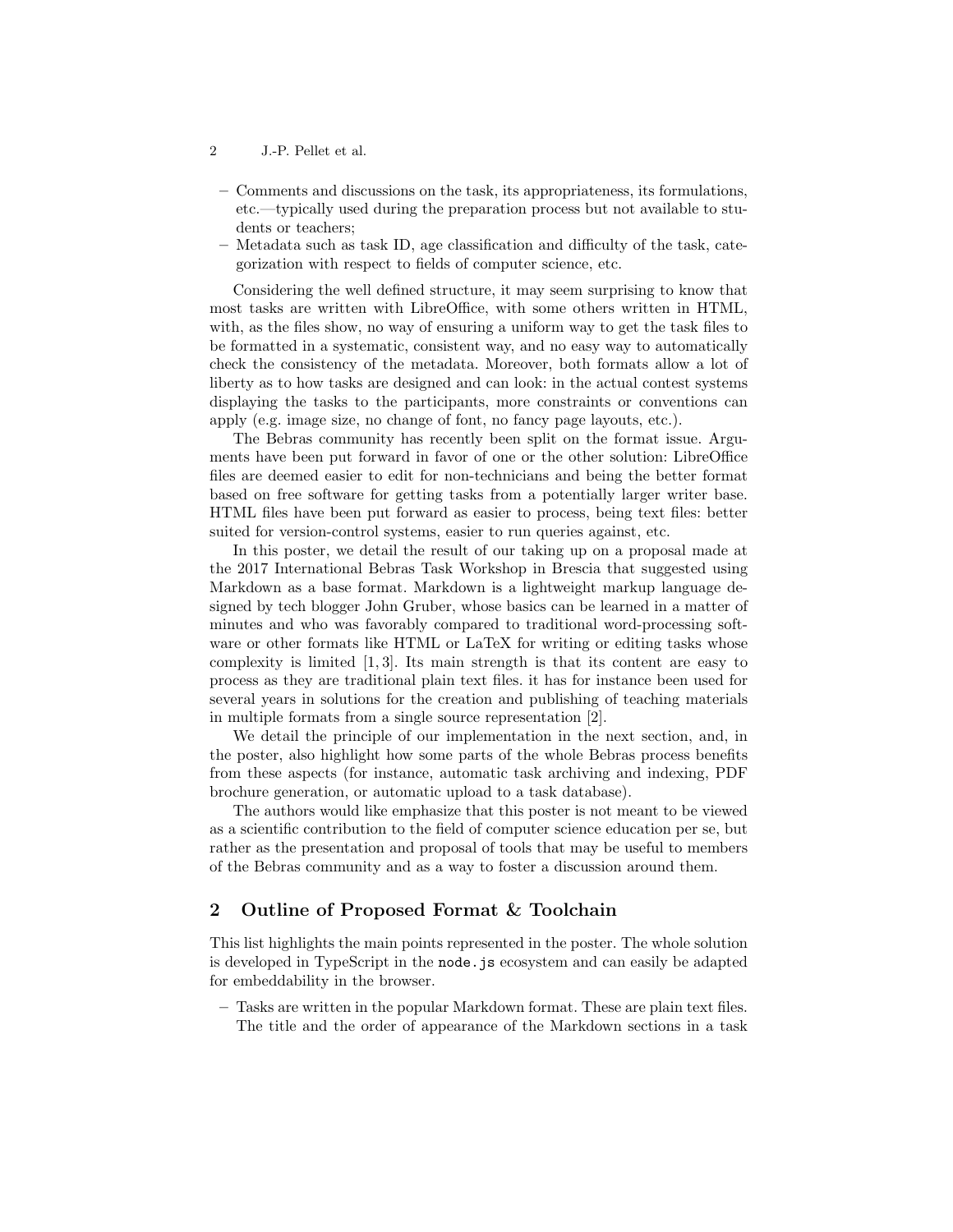file is prescribed. Some Markdown extensions are provided (embedded LAT<sub>E</sub>X, image placement, etc.) as extensions to the readily available markdown-it parser.

- Task metadata like age classification and categorization is defined in a structured way in what is known as Markdown "front matter" at the beginning of the Markdown file. It is specified with YAML. It has a corresponding validation schema. YAML was chosen because it is more easily user-editable than JSON and is already used in similar "Markdown + metadata" projects.
- All of the above rules can be checked easily by some "linter-like" tool reporting errors and warnings. This tool operates on text files, uses existing Markdown and YAML parser, and is easy to integrate in an existing workflow: it can be e.g. used from the command line, producing compiler-like output with line and column information for errors and warnings. The tool can be used to validate submitted tasks from third parties and report readerfriendly feedback.
- From the base format, easy to derive are the following files:
	- HTML, in which the base Markdown is rendered with custom CSS that matches the look and feel of the LibreOffice files currently used
	- PDF, generated from the HTML file, paginated, numbered and with a chaptering
	- JSON, in order for easy importability in a DB or for powerful file-based processing and transformations with the jq tool
	- T<sub>F</sub>X, with automatic wrapping of numbers in inline-math contexts and other goodies—especially useful for systematically creating after-contest task brochures
	- CSV to export summarized data extracted from the metadata of tasks
	- other derived formats with potentially filtered output, in an effort to better reuse these tasks in teaching context outside the contest itself
- Editors can use any text editor, however, we provide a plugin for Visual Studio Code with a user-friendly user interface for rendering the Markdown tasks, automatically running the linter tool, thus highlights warnings and errors in the metadata, also honoring the Markdown extensions and rendering the metadata, and showing UI buttons for the described conversion tools.

#### 3 Tradeoffs

Any change to well established practices meets resistance, and a change of the main editing tool used to write tasks also comes with tradeoffs. From initial discussion as well as feedback from reviewers, these include the following points. In the following points, the word "users" refers to writers or editors of Bebras tasks, or anyone in the subsequent country-specific workflows that have to process the task files.

– User-friendliness is often cited as a plus for LibreOffice, as virtually all users are expected to be familiar with some level of familiarity with a typical wordprocessing software. Fewer users are expected to be familiar with raw text